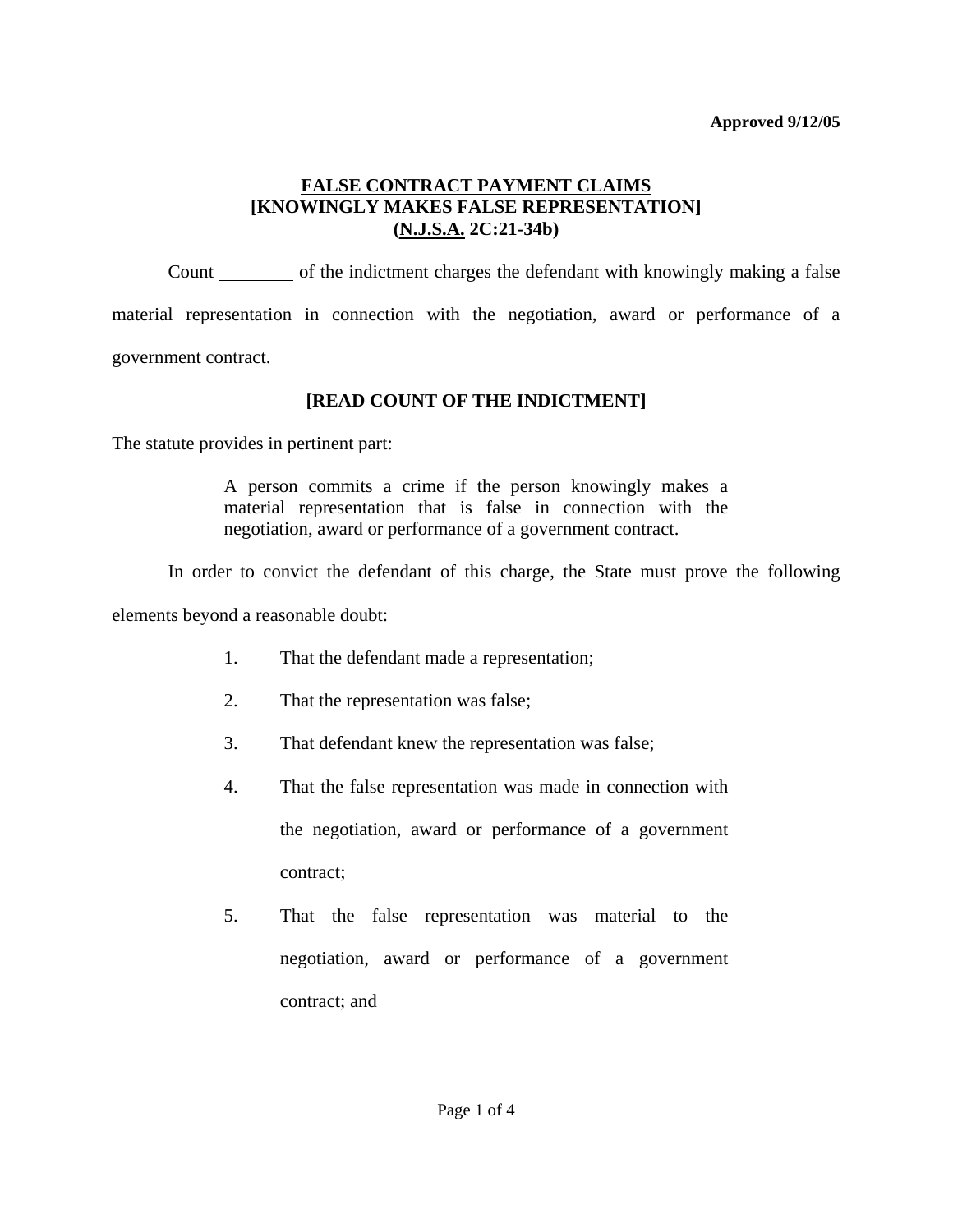6. That the defendant knew the false representation was material to the negotiation, award or performance of a government contract.

The first element that the State must prove beyond a reasonable doubt is that defendant made a representation.

The second element that the State must prove beyond a reasonable doubt is that the representation was false.

The third element that the State must prove beyond a reasonable doubt is that defendant knew the representation was false.

The fourth element that the State must prove beyond a reasonable doubt is that the false representation was made in connection with the negotiation, award or performance of a government $<sup>1</sup>$  $<sup>1</sup>$  $<sup>1</sup>$  contract.</sup>

The fifth element that the State must prove beyond a reasonable doubt is that the false representation was material to the negotiation, award or performance of a government contract.

To be material, the representation must not be trivial or irrelevant. Rather, a representation is material, if when made, a reasonable person would have considered it relevant to his/her concerns and important in determining his/her course of action. In other words, a

<span id="page-1-0"></span> $\overline{a}$ N.J.S.A. 2C:27-1b defines "government" as, "any branch, subdivision or agency of the government of the State or any locality within it."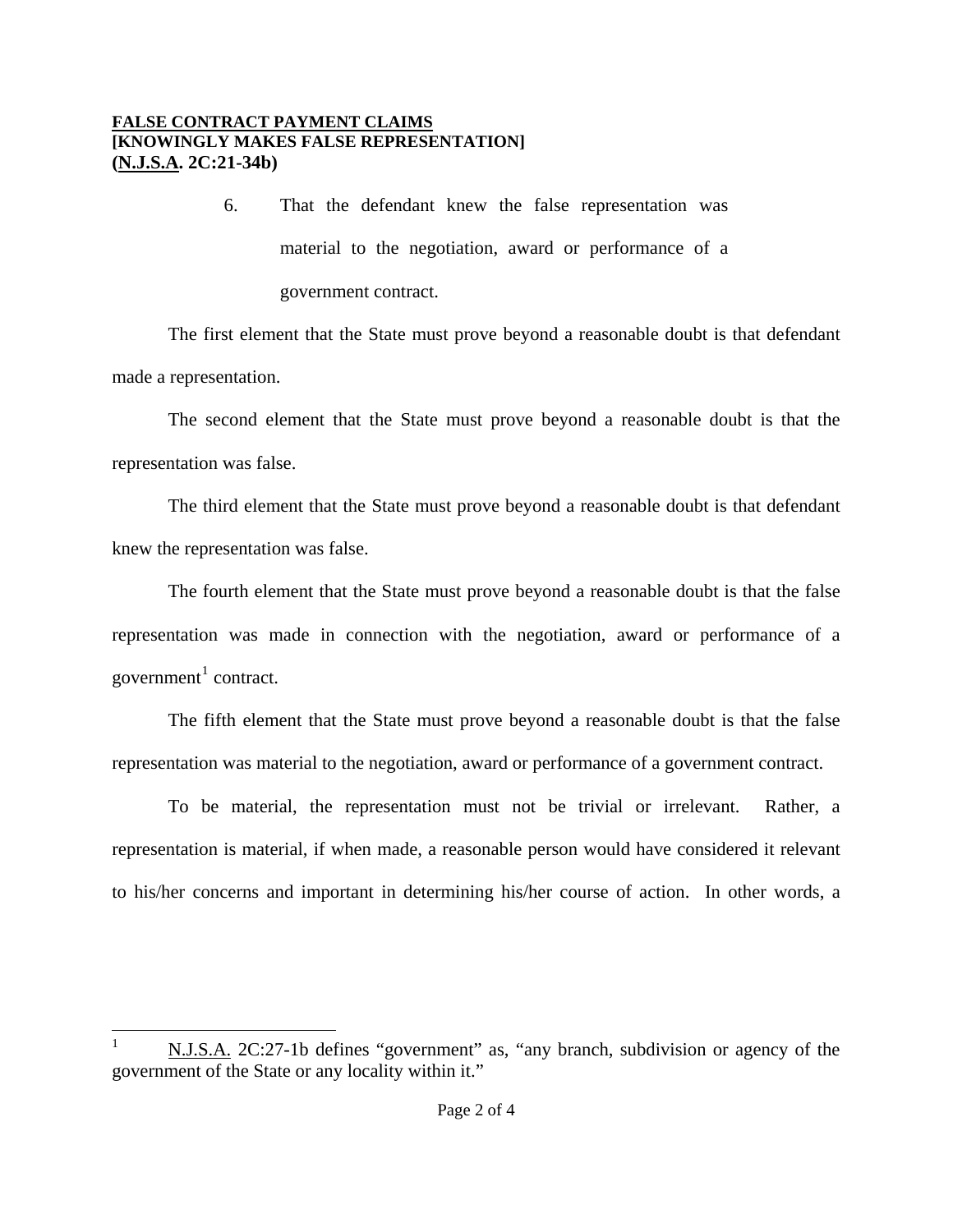material representation must have the capacity to influence or affect the course or the outcome of the negotiation, award or performance of the government contract. $2^2$  $2^2$ 

The sixth element that the State must prove beyond a reasonable doubt is that the defendant knew the false representation was material to the negotiation, award or performance of a government contract.

I have already defined material.

 $\overline{a}$ 

A person acts knowingly with respect to the nature of his/her conduct or the attendant circumstances if he/she is aware that the conduct is of that nature or that such circumstances exist or the person is aware of a high probability of their existence. A person acts knowingly with respect to a result of the conduct if he/she is aware that it is practically certain that the conduct will cause such result. "Knowing," "with knowledge," or equivalent terms have the same meaning.

Knowledge is a condition of the mind. It cannot be seen. It can only be determined by inference from the defendant's conduct, words or acts. A state of mind is rarely susceptible of direct proof but must ordinarily be inferred from the facts. Therefore, it is not necessary that the State produce witnesses to testify that an accused said that he/she had a certain state of mind when he/she did a particular thing. It is within your power to find that such proof has been furnished beyond a reasonable doubt by inference which may arise from the nature of his/her

<sup>&</sup>lt;sup>2</sup> State v. Neal, 361 N.J. Super. 522, 531-33 (App. Div. 2003); N.J.S.A. 2C:28-1 Cannel, New Jersey Criminal Code Annotated, comment 2. See also State v. Anderson, 127 N.J. 191 (1992).